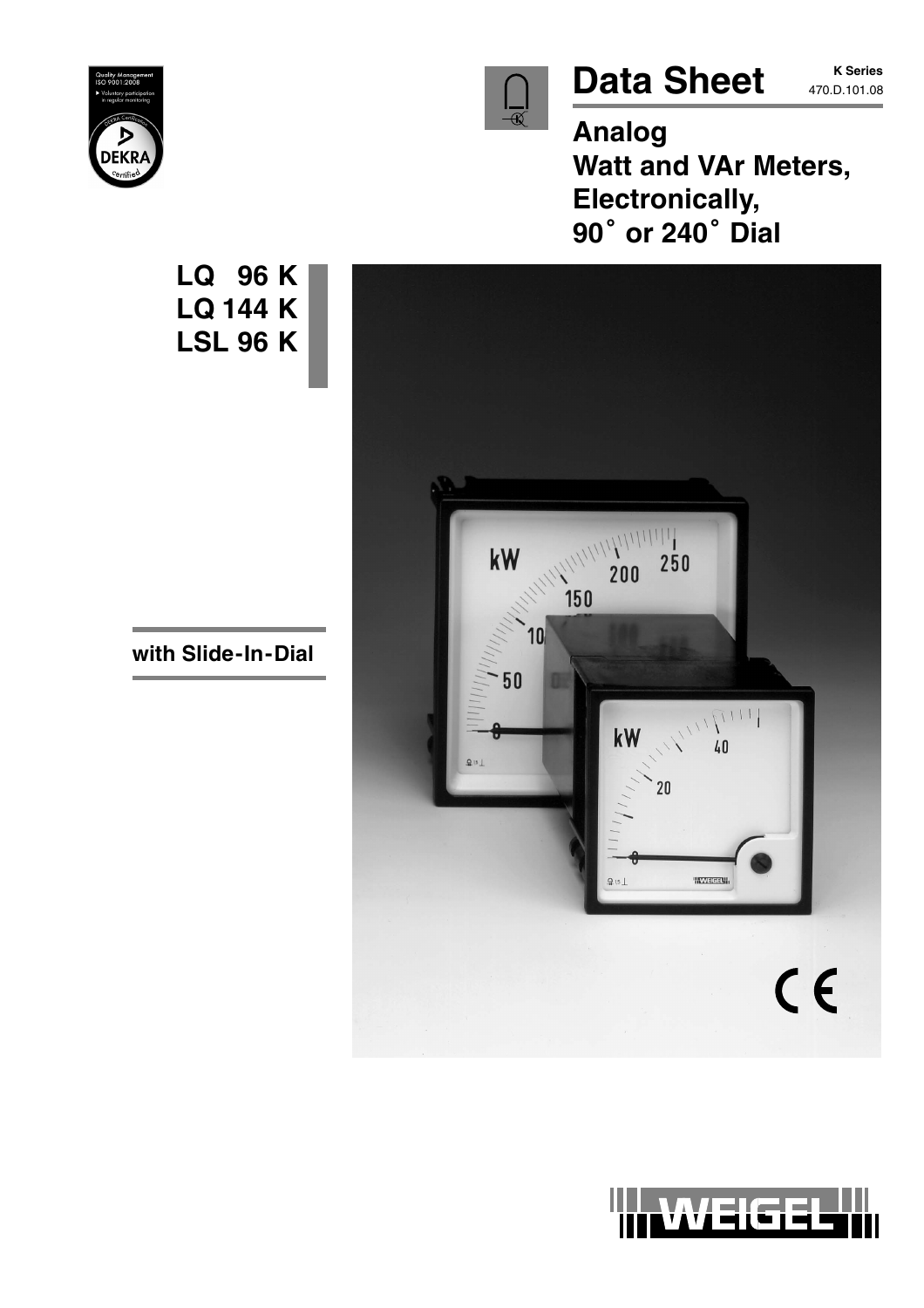## **Application**

The electronic Watt and VArmoving - coil meter models **LQ 96/144 K** with<br>90° dial or **LSL 96 K** with 240° dial of the K series are offered for the following AC systems:

- single phase,
- 3 phase balanced load, 3 or 4 wire,
- 3 phase unbalanced load, 3 or 4 wire.

These wattmeters are suitable to indicate forward (export) and reverse (import) power flow as well as inductive and capacitive reactive power. They can be used both on sinusoidal and non–sinusoidal current.

The instruments are suitable to be mounted in switchboards, control panels, machine tool consoles and mosaic panels. The bezel, the glass window and the dial can be easily exchanged on–site.

## **Functional Principle**

The meters consist of a moving-coil movement with core-magnet (LQ) or pivot suspended spring loaded jewel bearings (LSL) system and a



The power converter uses one, two or three multiplier systems **2** depending on the measurement of balanced or unbalanced load AC systems. Current transformers **1** adapt the input current to the multiplier electronics.

The multipliers form the product of the instantaneous values of current and voltage (TDM principle). Subsequently, the product resultant is integrated, thereby suppressing the AC ripple. A DC voltage output signal is fed to the moving-coil movement **3**.

Power supply is obtained from voltage input in block **4**.

## **Mechanical Data**

| case details       |                                                   | moulded square case suitable to be mounted<br>in control / switchgear panels, machine tool<br>consoles or mosaic panels, stackable |                              |
|--------------------|---------------------------------------------------|------------------------------------------------------------------------------------------------------------------------------------|------------------------------|
| material of case   | polycarbonate thermoplastics,                     | flame retardant with UL rating of 94 $V - 0$                                                                                       |                              |
| material of window | glass <b>▶</b>                                    |                                                                                                                                    |                              |
| colour of bezel    | black (similar to RAL 9005) $\blacktriangleright$ |                                                                                                                                    |                              |
| position of use    | vertical $\pm 5^{\circ}$ $\bullet$                |                                                                                                                                    |                              |
| panel fixing       | screw clamps                                      |                                                                                                                                    |                              |
| mounting           | stackable next to each other                      |                                                                                                                                    |                              |
| panel thickness    | $\leq 40$ mm                                      |                                                                                                                                    |                              |
| terminals          | hexagon studs with M4 screws                      |                                                                                                                                    |                              |
| dimensions         | LQ 96 K                                           | LQ 144 K                                                                                                                           | <b>LSL 96 K</b>              |
| bezel              | 96 mm                                             | 144 mm<br>П.                                                                                                                       | 96 mm<br>П.                  |
| case               | 90 mm                                             | 136 mm<br>П.                                                                                                                       | 90 mm<br>п                   |
| depth              | 129 mm<br>VW/B 3 versions                         | 129 mm                                                                                                                             | 129 mm<br>all versions       |
| depth              | 104 mm                                            | $104 \text{ mm}$<br>EW/B1, DW/B 1, VW/B 1, DW/B 2 versions                                                                         |                              |
| panel cutout       | □92 <sup>+0.8</sup> mm  □138 <sup>+1</sup> mm     |                                                                                                                                    | $\Box$ 92 <sup>+0.8</sup> mm |
| weight approx.     | 1.1 kg                                            | 1.1 <sub>kg</sub>                                                                                                                  | 1.1 kg                       |

## **Electrical Data**

| measuring unit                                                              | active or reactive power                                                                                                                                       |
|-----------------------------------------------------------------------------|----------------------------------------------------------------------------------------------------------------------------------------------------------------|
| response time                                                               | 4 s                                                                                                                                                            |
| overload capacity (acc. to DIN EN 60 051 - 1)<br>continuously<br>$5 s$ max. | 1.2 times rated voltage / current<br>2 times rated voltage,                                                                                                    |
|                                                                             | 10 times rated current                                                                                                                                         |
| power consumption                                                           |                                                                                                                                                                |
| current path                                                                | $\leq$ 0.2 VA / each                                                                                                                                           |
| voltage path types                                                          |                                                                                                                                                                |
| EW 1, DW 1, DB 1,                                                           |                                                                                                                                                                |
| <b>VW 1, VB 1</b>                                                           | $\leq$ 3.0 VA / each                                                                                                                                           |
| FB <sub>1</sub>                                                             | $\leq$ 3.5 VA / each                                                                                                                                           |
| DW 2, DB 2                                                                  | ≤ 3.4 VA / each                                                                                                                                                |
| VW <sub>3</sub>                                                             | $\leq$ 3.9 VA / each                                                                                                                                           |
| VB 3                                                                        | $\leq$ 4.3 VA / each                                                                                                                                           |
| measurement category CAT III                                                |                                                                                                                                                                |
| operating voltage                                                           | refer to Measuring Ranges                                                                                                                                      |
| pollution level                                                             | 2                                                                                                                                                              |
| enclosure code                                                              | IP 52 case front side<br>IP 00 for terminals without protection against<br>accidental contact<br>IP 20 for terminals protected against<br>accidental contact ♦ |
|                                                                             |                                                                                                                                                                |

## **Measuring Ranges**

| type                                  | active<br>power | reactive<br>power |
|---------------------------------------|-----------------|-------------------|
| single phase system                   | EW 1            | EB 1              |
| 3 phase 3 wire system balanced load   | <b>DW1</b>      | <b>DB1</b>        |
| 3 phase 4 wire system balanced load   | <b>VW1</b>      | <b>VB1</b>        |
| 3 phase 3 wire system unbalanced load | <b>DW2</b>      | DB <sub>2</sub>   |
| 3 phase 4 wire system unbalanced load | $vw_3$          | VB <sub>3</sub>   |

### **selection of measuring range**

The apparent power  $P_S$  is calculated from the primary ratings of current transformers and voltage transformers:

| single phase | $P_S = U \cdot I$                |
|--------------|----------------------------------|
| 3 phase      | $P_S = \sqrt{3} \cdot U \cdot I$ |

Select full–scale values between 0.5 and 1.2 times the calculated apparent power preferably from DIN series

 $1 - 1.2 - 1.5 - 2 - 2.5 - 3 - 4 - 5 - 6 - 7.5 - 8$  and their decimal multiples.

| single phase system<br>3 phase 3 wire system<br>rated<br>voltage | operating voltage<br>$LQ$ 96 K<br>LSL | 144 K<br>96 K | 3 phase 4 wire system<br>rated<br>voltage    | operating voltage<br>LQ 96 K<br><b>LSL</b> | 144 K<br>96 K |
|------------------------------------------------------------------|---------------------------------------|---------------|----------------------------------------------|--------------------------------------------|---------------|
|                                                                  |                                       |               |                                              |                                            |               |
| 57.7 V (100 V : √3) 150 V                                        |                                       | 150 V         | 57.7/100 V                                   | 150 V                                      | 150 V         |
| 63.5 V (110 V : $\sqrt{3}$ ) 150 V                               |                                       | 150 V         | 63.5/110 V                                   | 150 V                                      | 150 V         |
| 100 V                                                            | 150 V                                 | 150 V         |                                              |                                            |               |
| 115 V                                                            | 150 V                                 | 150 V         |                                              |                                            |               |
| 120 V                                                            | 150 V                                 | 150 V         |                                              |                                            |               |
| 127 V (220 V : √3) 150 V                                         |                                       | 150 V         | 127/220 V                                    | 150 V                                      | 150 V         |
| 230 V (400 V : √3) 300 V                                         |                                       | 600 V         |                                              |                                            |               |
| 289 V (500 V : √3) 300 V                                         |                                       | 600 V         |                                              |                                            |               |
| 400 V                                                            | 600 V                                 | 600 V         | 230/400 V                                    | 600 V                                      | 600 V         |
| 440 V                                                            | 600 V                                 | 600 V         | 254/440 V                                    | 600 V                                      | 600 V         |
| 500 V                                                            | 600 V                                 | 600 V         | 289/500 V                                    | 600 V                                      | 600 V         |
| rated current                                                    |                                       | 1 A or 5 A    |                                              |                                            |               |
|                                                                  |                                       |               | lf used on current transformer, please state |                                            |               |

If used on current transformer, please state transformer ratio on the order.

• also refer to "Options"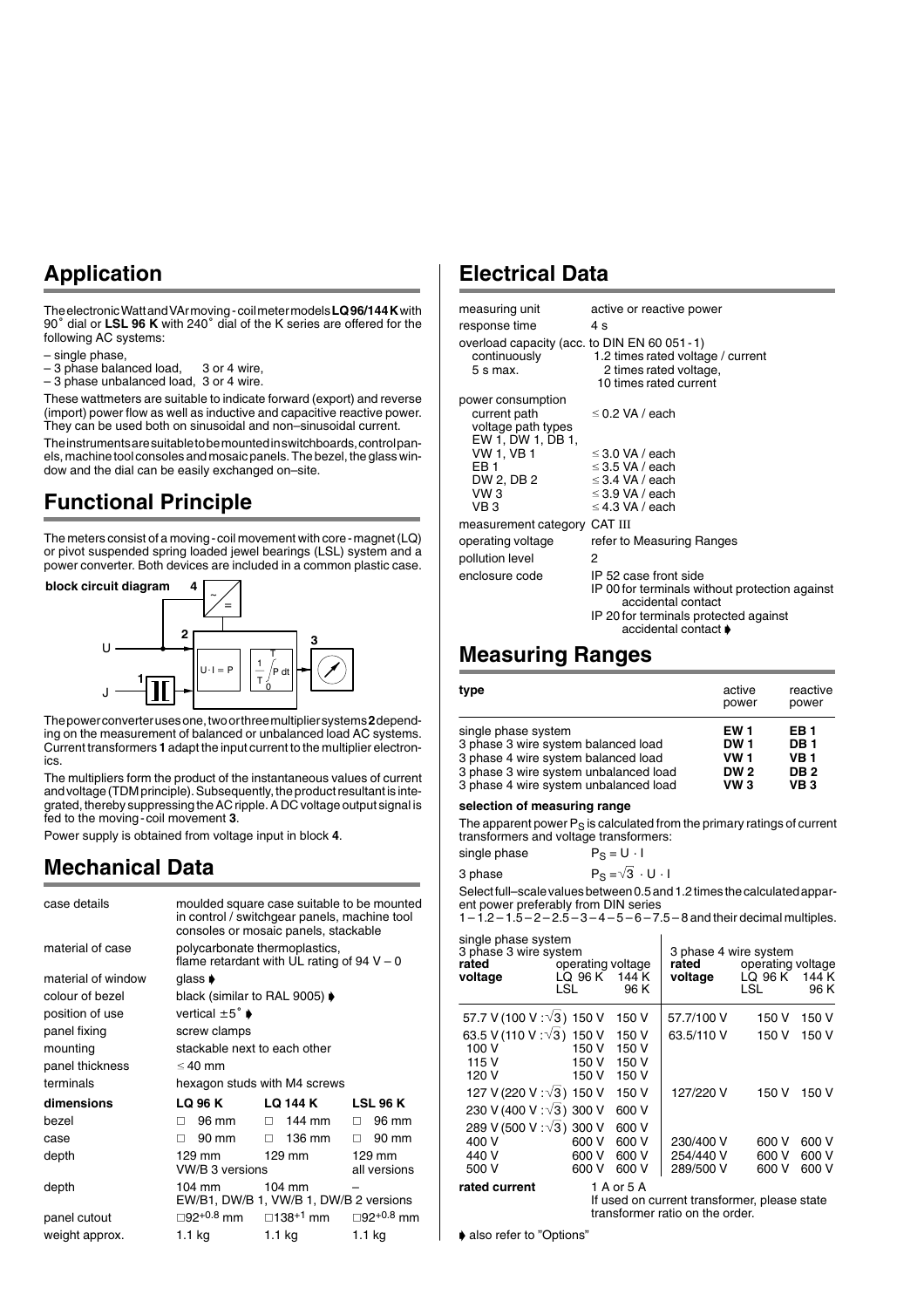

## **Scaling**

dial flat dial pointer deflection

pointer bar / knife–edge pointer  $0 ... 90^{\circ}$  (LQ)<br> $0 ... 240^{\circ}$  (LSL) scale characteristics linear scale division coarse–fine scale length  $LQ 96 K$   $LQ 144 K$   $LSL 96 K$ <br>97 mm  $146$  mm  $142$  mm 146 mm

## **Accuracy at Reference Conditions**

accuracy class 1.5 according to DIN EN 60 051-1 **reference conditions** ambient temperature 23°C position of use nominal position  $\pm 1^\circ \bullet$ input  $full$  scale power value  $P_N$ calibration factor  $\lambda = P_N / P_S$ 

warm-up  $\geq 15$  min

#### **influences**

ambient temperature  $23^{\circ}$ C $\pm$ 2K position of use nominal position  $\pm 5^{\circ}$ stray magnetic field 0.5 mT power factor –1 ind (export) ... 1 (import) ... –1 cap (export) (4 quadrants)

power factor cos  $\sqrt{\frac{2}{1}}$  =  $\lambda$  / 0.6 resp. sin  $\sqrt{\frac{2}{1}}$  =  $\lambda$  / 0.6 for  $0.3 \leq \lambda < 0.6$  $\cos \varphi = 1$  resp. sin  $\varphi =1$ for  $0.6 \leq \lambda \leq 1.5$ voltage rated voltage frequency  $50$  Hz  $\pm 2\%$ others DIN EN 60 051-1

# **Environmental**

climatic suitability climatic class 3 acc. to VDE/VDI 3540 sheet 2 operating  $-10 ... +55^{\circ}C$ temperature range storage  $-25...+65^{\circ}C$ temperature range relative humidity  $\leq 75\%$  annual average, non–condensing shock resistance 15 g, 11 ms vibration resistance 2.5 g, 5 ... 55 Hz

# **Rules and Standards**

| DIN 43718  | Measurement and control; front-frames and<br>frontpanels of measurement and control<br>equipment; principal dimensions |
|------------|------------------------------------------------------------------------------------------------------------------------|
| DIN 43 802 | Line scales and pointers for indicating<br>electrical measuring instruments;<br>general requirements                   |
| DIN 16 257 | Nominal positions and position symbols used<br>for measuring instruments                                               |



# Data Sheet **ATS ASSERIES**

# **Analog Watt and VAr Meters, Electronically, <sup>90</sup> or 240 Dial**

| DIN EN 60 051        | Direct acting indicating analogue electrical<br>measuring instruments and their accessories                              |
|----------------------|--------------------------------------------------------------------------------------------------------------------------|
| -1                   | Part 1: Definitions and general requirements<br>common to all parts                                                      |
| -3                   | Part 3: Special requirements for wattmeters<br>and varmeters                                                             |
| -9                   | Part 9: Recommended test methods                                                                                         |
| DIN EN 60 529        | Enclosure codes by housings (IP-code)                                                                                    |
| DIN EN 61 010-1      | Safety requirements for electrical measuring,<br>control and laboratory equipment<br>Part 1: General requirements        |
| DIN EN 61 326-1      | Electrical equipment for measurement, con-<br>trol and laboratory use - EMC requirements<br>Part 1: General requirements |
|                      | (IEC 61 000-4-3 evaluation criterion B)                                                                                  |
| DIN IEC 61 554       | Panel mounted equipment -<br>Electrical measuring instruments -<br>Dimensions for panel mounting                         |
| VDE/VDI 3540 sheet 2 | reliability of measuring and control<br>equipment (classification of climates)                                           |

# **Options**

### $c<sub>i</sub>$

| uasc                  |                                                                                 |
|-----------------------|---------------------------------------------------------------------------------|
| window                | non-glaring glass                                                               |
| colour of bezel       | gray (similar to RAL 7037)                                                      |
| index marking pointer | red, front adjustable                                                           |
| position of use       | on request 15165°                                                               |
| marine application    | non-certified or with approbation<br>by "Germanischer Lloyd" (LQ 96/144 K only) |
|                       |                                                                                 |

### **terminal protection against accidental contact**

protective sleeves

### **dial** additio

| additional lettering | on request e.g. "generator"                   |
|----------------------|-----------------------------------------------|
| additional figuring  | on request                                    |
| coloured marks       | red, green or blue for important scale values |
| coloured sector      | red, green or blue within scale division      |
| logo on the dial     | none or on request                            |

## **Dimensions**